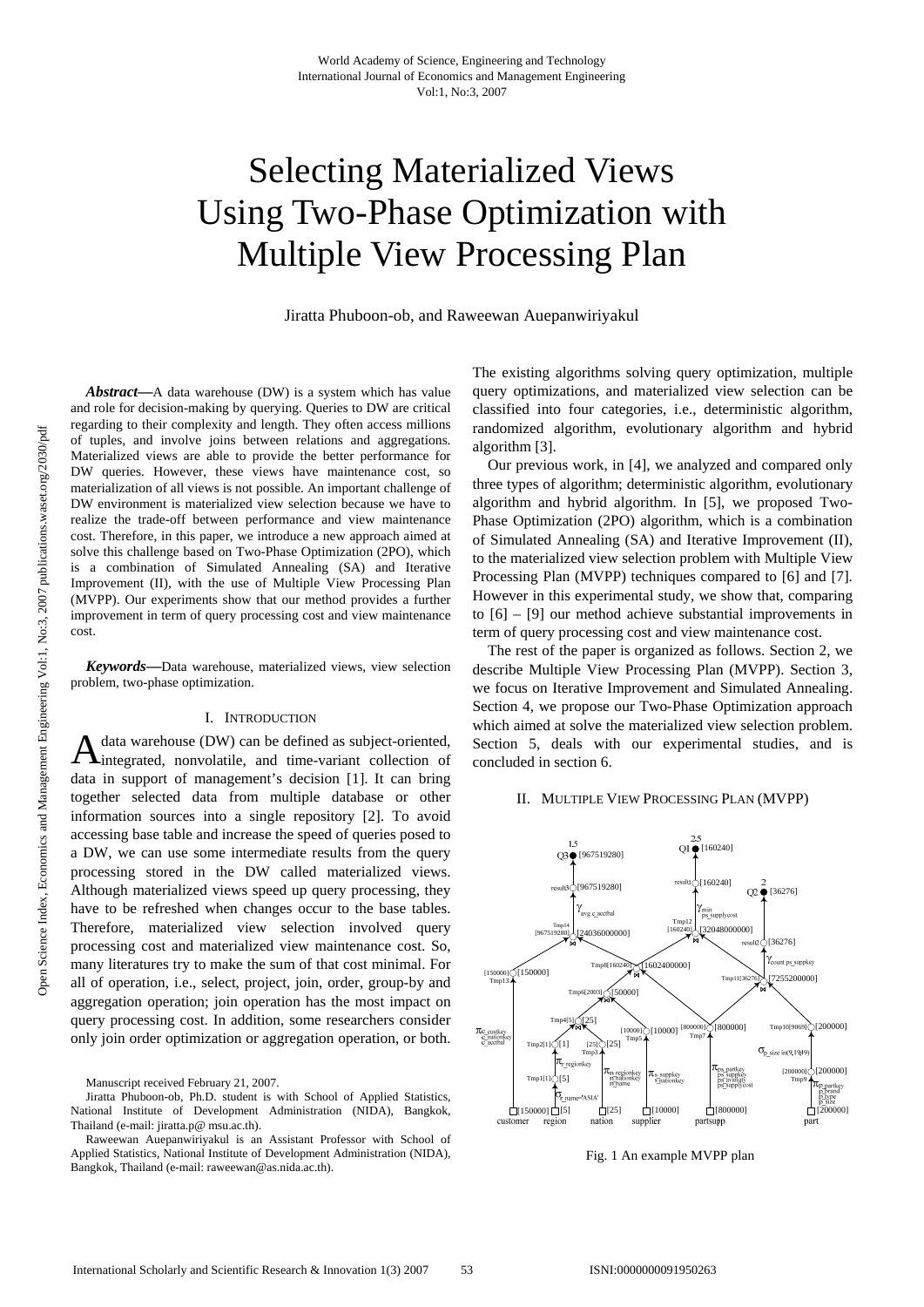According to [6], they use multiple query processing technique (MQP) to build multiple views processing plan (MVPP) in order to identify views to be materialized.

An MVPP is a directed acyclic graph that represents a query processing of DW views. An example MVPP is shown in Fig. 1. The leaf nodes correspond to the base relations, and the root nodes represent the queries. Any vertex which is an intermediate or a final result of a query is denoted as a view. The cost for each operation node is labeled at the right hand side of each node. The query access frequencies are labeled on the top of each query node

## III. ITERATIVE IMPROVEMENT AND SIMULATED ANNEALING

## *A. Iterative Improvement (II)*

[10] exposed II algorithm to the large join query optimization problem. II is a simple hill-climbing algorithm. This algorithm performs a large number of local optimizations. A local optimization starts at a random state, and seeks minimum cost point using a strategy-like hillclimbing. At the starting point, a random neighbor is selected. If the neighbor's cost is lower than current's cost, the move is carried out and a new neighbor with the lower cost is sought. II performs random series of move and accepts only downhill ones until it reaches a local minimum. This algorithm is repeated until a time limit is exceeded or a predetermined number of starting points is processed, then the lowest local minimum encountered is the result. The II algorithm present in Fig. 2.

| then move is carried out and a neighbor is sought<br>4. performs random series of move and accepts only<br>downhill ones until it reaches a local minimum |
|-----------------------------------------------------------------------------------------------------------------------------------------------------------|
|-----------------------------------------------------------------------------------------------------------------------------------------------------------|

Fig. 2 Iterative Improvement (II) algorithm

## *B. Simulated Annealing (SA)*

[11] invented SA algorithm, and used it on traveling sale man problem. SA follows a procedure similar to II, but it accepts uphill move with some probability, while II performs only downhill move. At each step, the SA considers neighbor's cost and the current's cost, and probabilistically decides among moving the system to neighbor's state or staying in current's state. The probabilities are chosen, so the system ultimately tends to move to states of the lower cost. This step is repeated until the time becomes zero, or until the system reaches a state which is good enough for the application. [12] applied this algorithm to the optimization of some recursive queries.

In [7], they introduced a new approach for materialized view selection based on SA in conjunction with the use of a MVPP. Fig. 3 show SA algorithm.

| 1. random starting point                                |
|---------------------------------------------------------|
| 2. at the starting point, a random neighbor is selected |
| 3. compare neighbor's cost and current's cost           |
| 3.1 if the neighbor's cost is lower than current's cost |
| then move is carried out and a neighbor is sought       |
| 3.2 otherwise moving to neighbor's state or staying     |
| in current's state with probability                     |
| 4. performs random series of move and accepts both of   |
| downhill and uphill until it reaches a local minimum    |

### Fig. 3 Simulated Annealing (SA) algorithm

## IV. OUR APPROACH: TWO-PHASE OPTIMIZATION FOR SELECTING MATERIALIZED VIEW

Ioannidis and Kang [13] inspired Two-Phase Optimization (2PO) algorithm to the optimization of project-select-join queries. Our approach is designed based on 2PO with MVPP for solving the materialized view selection problem. 2PO combines both SA and II. It begins by running II to find a good local minimum, and then applies SA to search for the global minimum from the state found by II. Our algorithm present in Fig. 4.

| 1. Input a MVPP represented by a DAG                      |
|-----------------------------------------------------------|
| 2. Use width-first searching method to search through     |
| all of the nodes in the DAG and produce an ordered        |
| sequence of these nodes into a binary string              |
| 3. Call Iterative Improvement algorithm                   |
| 4. Call Simulated Annealing algorithm                     |
| 5. Present set of views to materialized with minimum cost |
|                                                           |

Fig. 4 Our Two-Phase Optimization (2PO) algorithm

In the following subsection, we give the details of representation of solutions and define the cost model of materialized view selection.

## *A. Representation of Solutions*

Output from MVPP is a DAG. We map a DAG into a binary string. For example, searching through the DAG, shown in Fig. 1, using width-first, we obtain the mapping array, i.e. [result3,0], [result1,0], [result2,0], [tmp14,0], [tmp12,0], [tmp11,0], [tmp13,0], [tmp8,0], [tmp10,0], [tmp6,0], [tmp7,0], [tmp9,0], [tmp4,0], [tmp5,0], [tmp2,0], [tmp3,0], [tmp1,0]. A binary string of {0,0,0,0,0,0,0,0,0,0,0, 0,0,0,0,0,0} indicates that none of node is materialized.

## *B. Cost Model of Materialized View Selection*

According to [5], a linear cost model is used to calculate the cost of query *Q*. The cost of answering *Q* is the number of rows in the table that query *Qi* used to construct *Q*.

Let *M* be a set of materialized views,  $C_{q_i}(M)$  be the cost to

compute  $q_i$  from the set of materialized views *M*,  $C_m(v)$  be the cost of maintenance when *v* is materialized, and  $f_q$ ,  $f_u$  are query and updating frequency, respectively.

Then the total query processing cost is: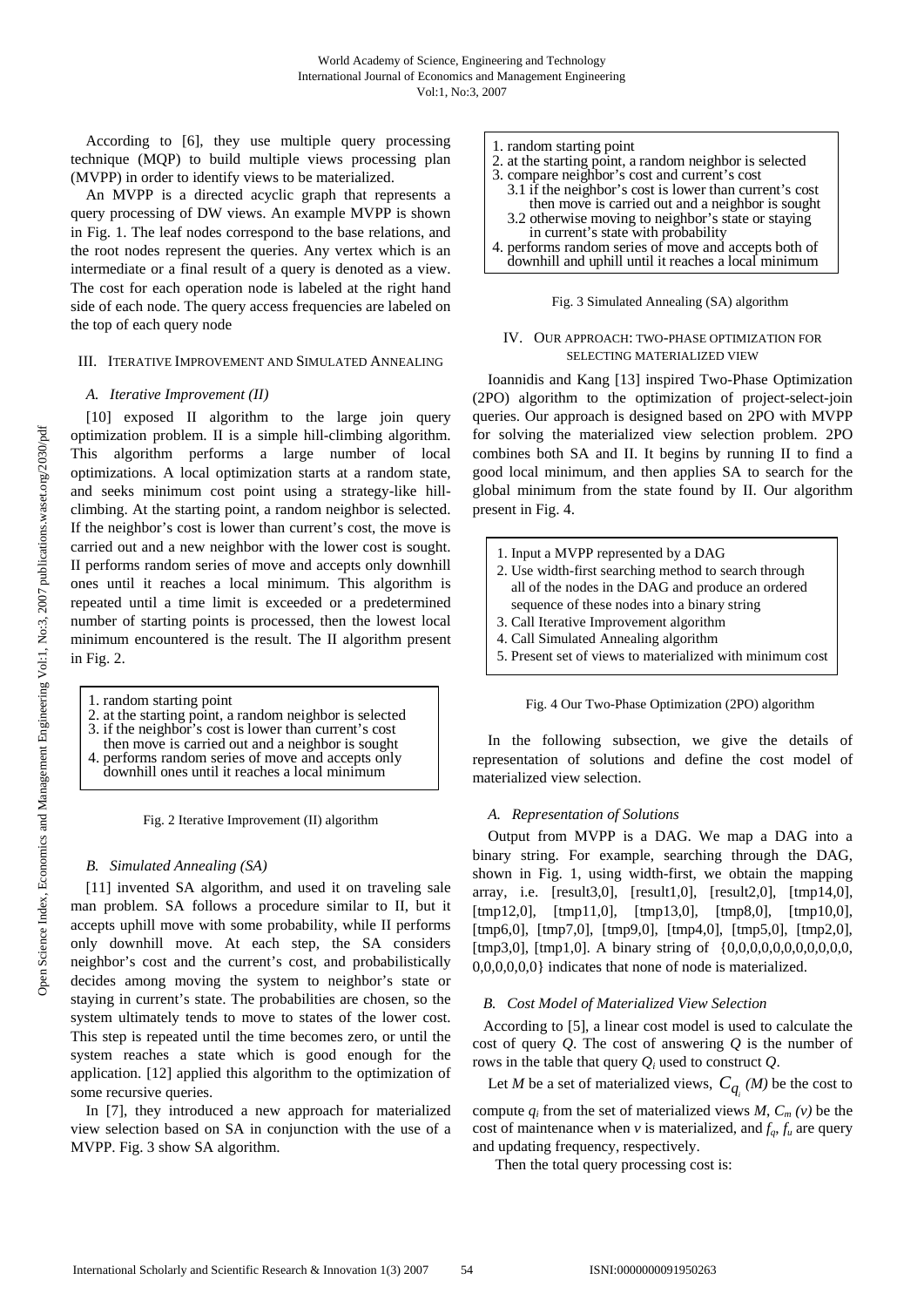## $\sum_{q_i \in Q} f_q C_{q_i}(M)$

The total maintenance cost is:

$$
\sum_{v \in M} f_u C_m(v)
$$

The total cost of the materialized views *M* is:

$$
\sum_{q_i \in Q} f_{q_i} C_{q_i}(M) + \sum_{v \in M} f_u C_m(v)
$$

Our goal is to find the set *M*, if the members of *M* are materialized then the value of total cost will be minimal among all feasible sets of materialized view.

## V. EXPERIMENTAL STUDIES

In our experiment, we employ MQP technique to all of five algorithms and use the same cost model proposed by [6] to compute query processing cost, materialized view maintenance cost and total cost. We do not consider any constraints. We use the TPC-H database of size 1GB as a running example throughout our paper. It has 22 read-only queries. Most of them are large and complex, and perform different operations on the database table. For more details on this benchmark refers to [14]. In this paper, we cover all of regular aggregate functions; MIN, MAX, SUM, AVG, COUNT, VARIANCE and STDDEV as listed in Fig. 5.

**Query 1 (MIN)** select n\_name, min(ps\_supplycost) from part, partsupp, supplier, nation, region where  $p$ \_partkey = ps\_partkey and s\_suppkey = ps\_suppkey and s\_nationkey = n\_nationkey and n\_regionkey = r\_regionkey and  $r$ <sub>name</sub> = 'ASIA group by n\_name;

#### **Query 2 (MAX)**

select n\_name, max(o\_totalprice) from customer, orders, lineitem, nation, region where c\_custkey = o\_custkey and o\_orderkey =  $\frac{1}{2}$  orderkey and  $c$ \_nationkey =  $n$ \_nationkey and n\_regionkey = r\_regionkey and r\_name = 'ASIA' and  $\overline{0}$  orderdate  $\ge$  = '1994-01-01' and o\_orderdate < '1995-01-01' group by n\_name;

#### **Query 3 (SUM)**

select n\_name, sum(l\_quantity) from orders, lineitem, supplier, nation, region where l\_orderkey = o\_orderkey and l\_suppkey = s\_suppkey and s\_nationkey = n\_nationkey and n\_regionkey = r\_regionkey and r\_name = 'ASIA' and o\_orderdate >= '1994-01-01' and o\_orderdate < '1995-01-01' group by n\_name;

## **Query 4 (AVG)**

| select n_name, avg(c_acctbal)                     |
|---------------------------------------------------|
| from partsupp, supplier, customer, nation, region |
| where $ps\_suppkey = s\_suppkey$                  |
| and c_nationkey $=$ s_nationkey                   |
| and s_nationkey $=$ n_nationkey                   |
| and $n$ regionkey = $r$ regionkey                 |
| and $r$ name $=$ 'ASIA'                           |
| group by n_name;                                  |
|                                                   |

#### **Query 5 (COUNT)**

| Query 5 (COUNT)                        |
|----------------------------------------|
| select p_size, count(ps_suppkey)       |
| from partsupp, part                    |
| where $p$ _partkey = $ps$ _partkey     |
| and p_brand <> 'Brand#45'              |
| and not p_type like '%BRASS%'          |
| and p_size in (9, 19, 49)              |
| group by p_size;                       |
| Query 6 (VARIANCE)                     |
| select p_size, variance(ps_supplycost) |
| from supplier, partsupp, part          |
| where $s$ _suppkey = $ps$ _suppkey     |
| and $p$ _partkey = $ps$ _partkey       |
| and p_brand <> 'Brand#45'              |
| and not p_type like '%BRASS%'          |
| and p_size in (9, 19, 49)              |
| group by p_size;                       |
| Query 7 (STDDEV)                       |
| select o_orderpriority, stddev(l_tax)  |

from customer, orders, lineitem where c\_custkey =  $\alpha$ \_custkey and o\_orderkey = l\_orderkey and o\_orderdate >= '1994-01-01' and o\_orderdate < '1995-01-01' group by o\_orderpriority;

## Fig. 5 Our Queries

We observe that these queries are defined over overlapping portion of the base data or intermediate query result. For example Query 5 and Query 6 can share the intermediate result of joining part and partsupp. We assume that base table is updated once a time and the frequencies of Query 1 to

## Query 7 are 4, 6, 7, 2, 5, 9, and 3 respectively.

We use the algorithm to generate MVPP proposed by [6]. Fig. 6 gives accessing plan for each of the above queries, denoted as op1, op2, op3, op4, op5, op6, op7 respectively. As a consequence, first of all, we push up all select, project, and group-by operation. Second, we create a list of query and order them based on the result of query access frequency multiplied by query processing cost. Therefore the initial list is  $\{op4, op7, op3, op2, op1, op6, op5\}$ . Third, we pick up op4, and merge the rest of the queries with it in the order of that in the list. Then we get the first MVPP. Fourth, the first element of list is moved to the end of the list, so the list becomes {op7, op3, op2, op1, op6, op5, op4}. We generate the second MVPP by using the third step. We repeat the third and fourth step to generate all 7 MVPPs. Next, we push down select, project, and group-by operations respectively for all of MVPPs. Finally, we select the cheapest one; shown in Fig. 7. In our MVPP, we assume that methods for implementing select and join operation are linear search and nested loop approach. Before comparing the cost, we compute query processing cost, materialized view maintenance cost and total cost of allvirtual-views and all-materialized-view, demonstrated in Table I. Table II gives the selected views and their cost from each algorithm. We compare these costs between five algorithms as following:

In deterministic algorithm, given a MVPP, we execute the view selection algorithm proposed by [6] to select materialized view. The view selected are Tmp11, Tmp15, Tmp17, Tmp21 and Tmp24. Based on these results, it would be benefit to materialize them, reducing the cost from 7,688,720,739,017 to 6,184,919,079,222.

According to simulated annealing algorithm, we use an existing simulated annealing package [15] and define this problem based on [7]. We first search through the DAG, shown in Fig. 7, using width-first, in order to map MVPP into a binary string of 1s and 0s. We set SA parameters like [7] the result of SA is  $\{0,0,0,0,0,0,0,1,0,1,0,0,0,1,0,0,1,0,0,1,0,0,1,0,0,1,0,0,1,0,0,1,0,0,1,0,0,1,0,0,1,0,0,1,0,0,1,0,0,1,0,0,1,0,0,1,0,0,1,0,0,1,0,0,1,0,0,1,0,0,1,0,0,1,0,0,1,0,0,1,0,0,1,0,0,1,0,0,1,0,0,1,0,0,1,0,0,1,0,0,1,0$ 0,0,1,1,0,0,1,0,0,0,0,0,0} means that nodes named Tmp5, Tmp11, Tmp15, Tmp17, Tmp18, Tmp21 and Tmp24 are materialized, but the others are not. Based on these results; it would be benefit to materialize them, reducing the cost from 7,688,720,739,017 to 6,184,918,609,222.

For evolutionary algorithm, we follow the genetic algorithm (GA) proposed by [8] to solve this problem. We first map a DAG into a binary string using the same method as used by SA. We adopt the concept of ranking selection as selection operator, and set GA parameters according to [8]. The selected views are Tmp11, Tmp15, Tmp17, Tmp18, Tmp21 and Tmp24. Based on these results; it would be benefit to materialize them, reducing the cost from 7,688,720,739,017 to 6,184,918,679,222.

As Hybrid algorithm, we use the view selection algorithm presented by [9] to select materialized view. We divide this method into two phases. In the first phase, we run GA regarding the third experiment. The output of this phase is the input used in the next phase. For the second phase, we run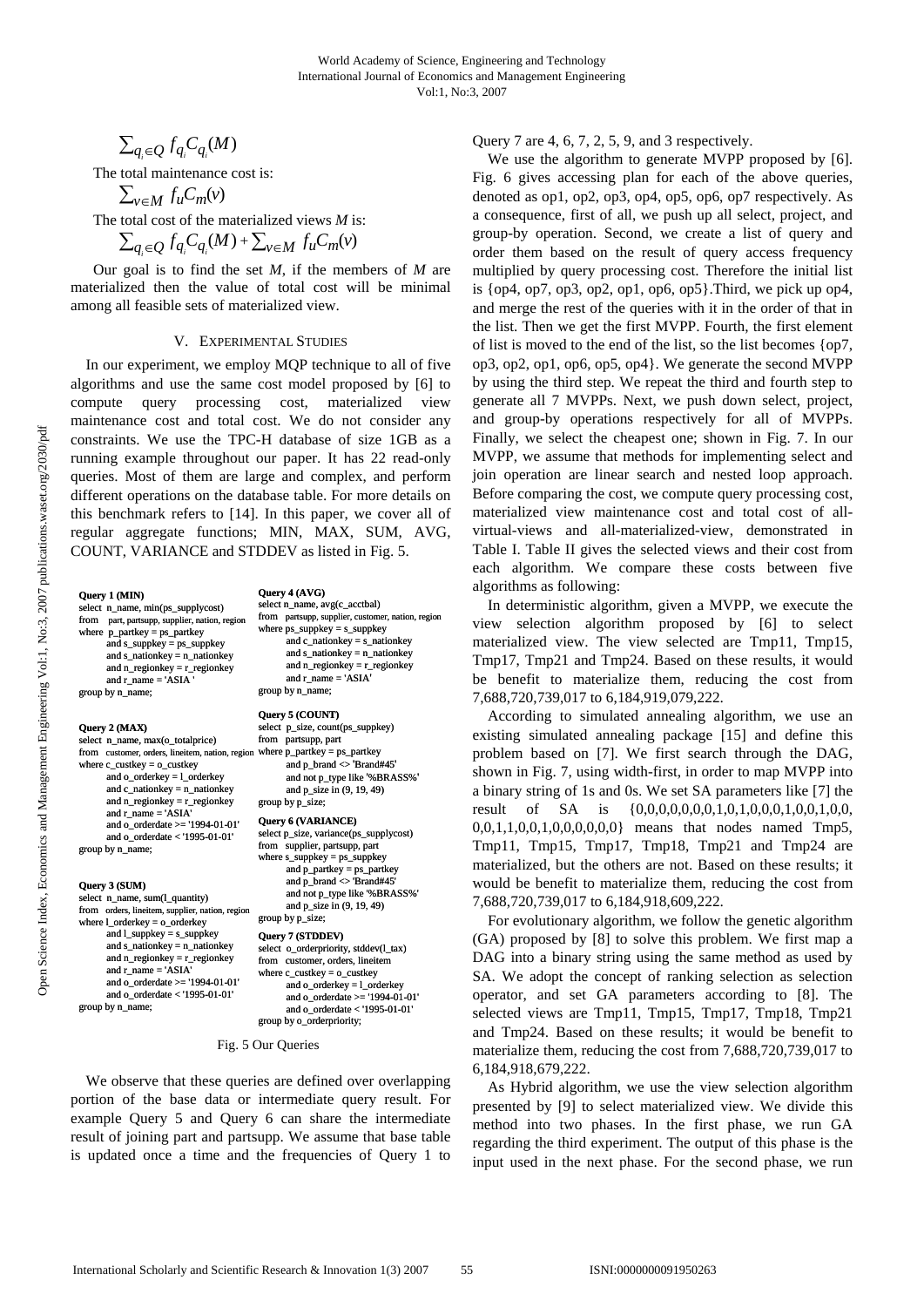deterministic algorithm, similar to the first experiment. The selected views are Tmp11, Tmp15, Tmp17, Tmp21 and Tmp24, which are the same views processed in the first experiment. So the total cost of these results is equal to the total cost of deterministic algorithm.

For our two-phase optimization algorithm, we map a DAG into a binary string using the same method as used by SA. Then we run II and then followed by SA. The selected views are Tmp5, Tmp11, Tmp12, Tmp15, Tmp17, Tmp18, Tmp21 and Tmp24. Based on these results; it would be benefit to materialize them, reducing the cost from 7,688,720,739,017 to 6,184,918,159,222.

Table II compares our 2PO algorithm result to the deterministic algorithm, SA algorithm, GA and hybrid algorithm for materialized view selection. This table shows that our 2PO algorithm approach provides the best result. Although our maintenance cost is the most expensive, however, our query processing cost is the cheapest one. So our total cost is minimal. Consider the result of deterministic algorithm and hybrid algorithm, theirs maintenance cost are the cheapest, however, theirs query processing cost are the most expensive, leading to theirs total cost the most expensive consequently. For GA and SA algorithm, their query processing cost and maintenance cost are moderate, so theirs total cost are moderate too.

## VI. CONCLUSION

In this paper, we introduce Two-Phase Optimization (2PO) algorithm, which is a combination of Simulated Annealing (SA) and Iterative Improvement (II), to materialized view selection with Multiple View Processing Plan (MVPP) proposed by [6]. Comparing to deterministic algorithm exposed by [6], Simulated Annealing proposed by [7], Genetic Algorithm introduced by [8], and hybrid algorithm invented by [9], our approach provides a better result than the other algorithm. Two-Phase Optimization finds the best solution, and avoids unnecessary large uphill moves at the early stages of Simulated Annealing.

#### ACKNOWLEDGMENT

We are grateful to Wanida Prapavasit, Roozbeh Derakhshan and Dyke Stiles for helping by way of discussion and provide material for this paper.



Fig. 6 Individual Optimal Query Processing Plan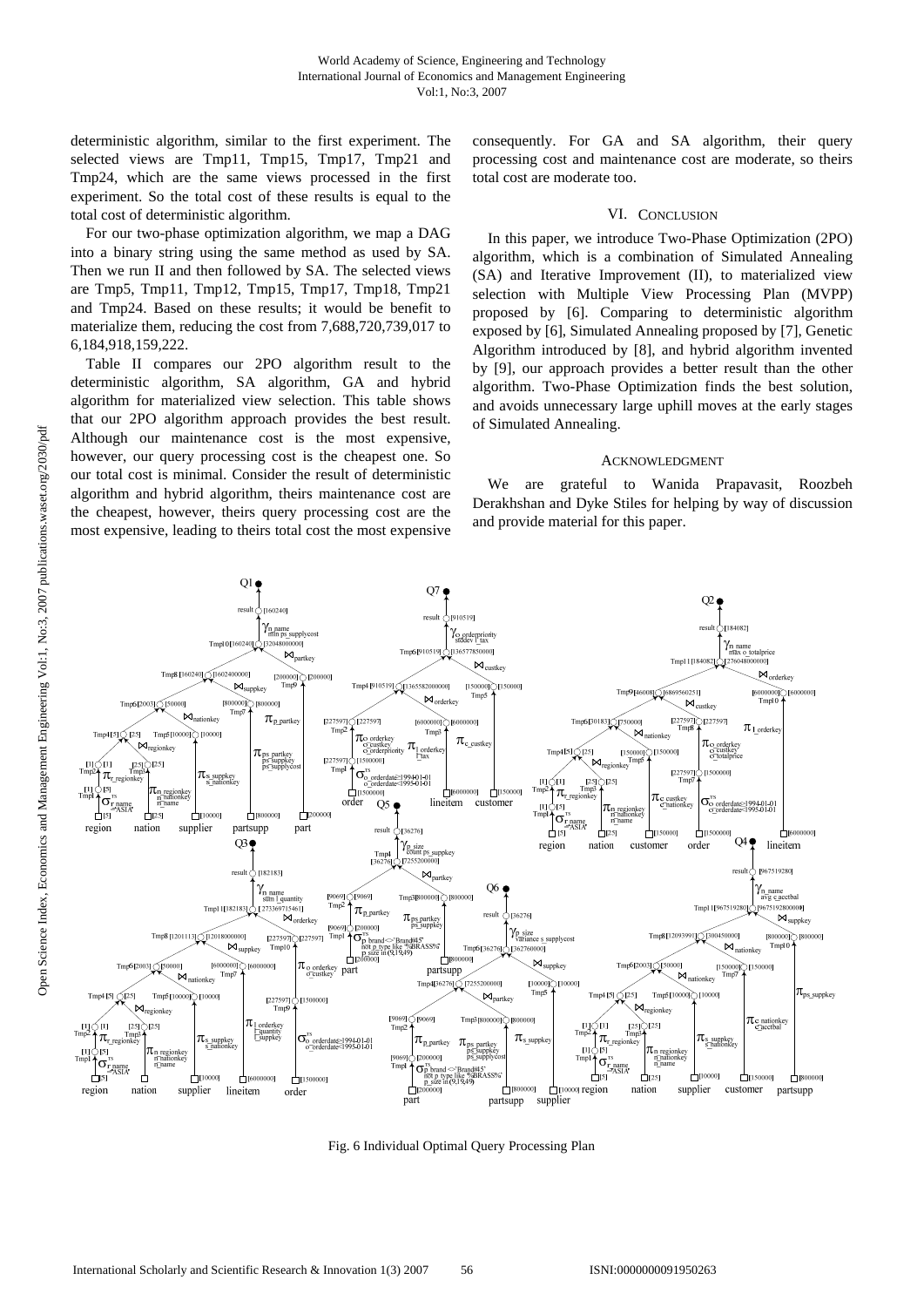## World Academy of Science, Engineering and Technology International Journal of Economics and Management Engineering Vol:1, No:3, 2007

|                        | THE OUGHT I ROCESSING, MAINTENANCE AND TOTAL COST |                     |                   |  |  |
|------------------------|---------------------------------------------------|---------------------|-------------------|--|--|
|                        | Cost of query processing                          | Cost of maintenance | <b>Total Cost</b> |  |  |
| All-virtual-views      | 8,494,509,321,063                                 |                     | 8,494,509,321,063 |  |  |
| All-materialized-views | 1.941.298.714                                     | 7.686.779.440.303   | 7.688.720.739.017 |  |  |

THE QUERY PROCESSING, MAINTENANCE AND TOTAL COST

| <b>TABLE II</b>                                                     |
|---------------------------------------------------------------------|
| THE OUERY PROCESSING, MAINTENANCE AND TOTAL COST FOR EACH ALGORITHM |

| Algorithm              | Selected views                                  | Cost of query<br>processing | Cost of<br>maintenance | <b>Total Cost</b> |
|------------------------|-------------------------------------------------|-----------------------------|------------------------|-------------------|
| Deterministic          | Tmp11, Tmp15, Tmp17, Tmp21, Tmp24               | 591, 205, 328, 714          | 5,593,713,750,508      | 6,184,919,079,222 |
| Simulated Annealing    | Tmp5, Tmp11, Tmp15, Tmp17, Tmp18, Tmp21, Tmp24  | 591, 204, 438, 714          | 5,593,714,170,508      | 6,184,918,609,222 |
| Genetic Algorithm      | Tmp11, Tmp15, Tmp17, Tmp18, Tmp21, Tmp24        | 591,204,528,714             | 5,593,714,150,508      | 6,184,918,679,222 |
| Hybrid Algorithm       | Tmp11, Tmp15, Tmp17, Tmp21, Tmp24               | 591, 205, 328, 714          | 5,593,713,750,508      | 6.184.919.079.222 |
| Two-Phase Optimization | Tmp5, Tmp11, Tmp12, Tmp15, Tmp17, Tmp18, Tmp21, | 591,203,688,714             | 5,593,714,470,508      | 6,184,918,159,222 |
|                        | $T$ mp24                                        |                             |                        |                   |





#### **REFERENCES**

- [1] W.H.Inmon, Building the Data Warehouse, John Wiley and Sons, 2002. [2] J. Widom, "Research Problems in Data Warehousing," Int. Conf. on Information and Knowledge Management, 1995, pp. 25-30.
- [3] C. Zhang, X. Yao, and J. Yang, "An Evolutionary Approach to Materialized Views Selection in a Data Warehouse Environment," IEEE, 2001, 31, pp. 282-294.
- [4] J. Phuboon-ob, and R. Auepanwiriyakul, "Analysis and Comparison of Algorithm for Selecting Materialized Views in a Data Warehousing Environment" APDSI, 2006, 392-395.
- [5] J. Phuboon-ob, and R. Auepanwiriyakul, "Two-Phase Optimization for Selecting Materialized Views in a Data Warehouse," Enformatika Transactions on Engineering, Computing and Technology, vol. 19 pp.277-281, Jan. 2007.
- [6] J. Yang, K. Karlapalem, and Q. Li, "Algorithms for Materialized View Design in Data Warehousing Environment," VLDB Conference, 1997, 136-145.
- [7] R. Derakhshan, F. Dehne, O. Korn and B. Stantic, "Simulated Annealing for Materialized View Seletion in Data Warehousing Environment, DBA, 2006, 89-94.